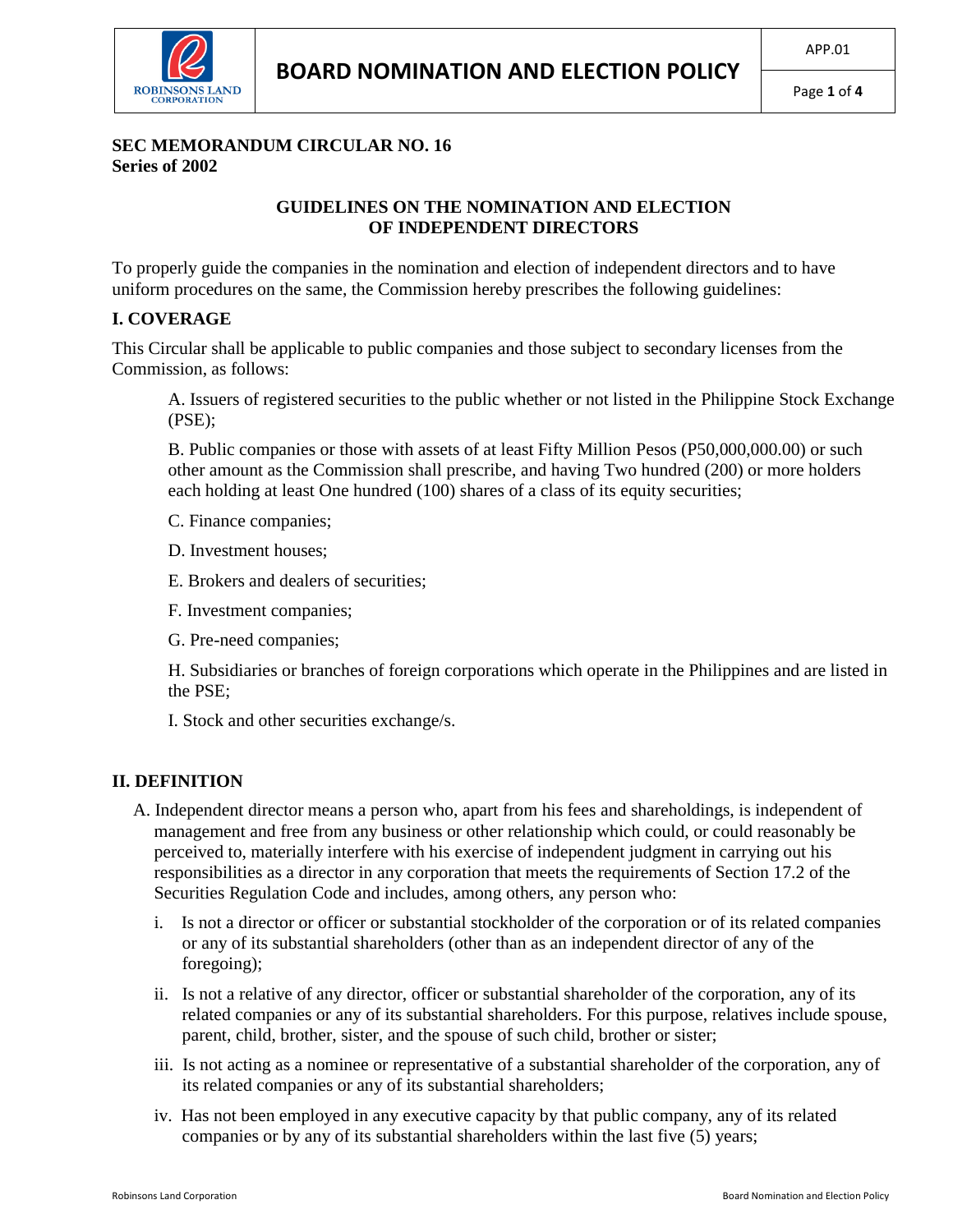



- v. Is not retained as professional adviser by that public company, any of its related companies or any of its substantial shareholders within the last five (5) years, either personally of through his firm;
- vi. Has not engaged and does not engage in any transaction with the corporation or with any of its related companies or with any of its substantial shareholders, whether by himself or with other persons or through a firm of which he is a partner or a company of which he is a director or substantial shareholder, other than transactions which are conducted at arms length and are immaterial or insignificant.
- B. When used in relation to a company subject to the requirements above:
	- i. Related company means another company which is: (a) its holding company, (b) its subsidiary, or (c) a subsidiary of its holding company; and
	- ii. Substantial shareholder means any person who is directly or indirectly the beneficial owner of more than ten percent (10%) of any class of its equity security.
- C. An independent director shall have the following qualifications:
	- i. He shall have at least one (1) share of stock of the corporation;
	- ii. He shall be at least a college graduate or he shall have been engaged or exposed to the business of the corporation for at least five (5) years;
	- iii. He shall possess integrity/probity; and
	- iv. He shall be assiduous.
- D. No person enumerated under Section II (5) of the Code of Corporate Governance shall qualify as an independent director. He shall likewise be disqualified during his tenure under the following instances or causes:
	- i. He becomes an officer or employee of the corporation where he is such member of the board of directors/trustees, or becomes any of the persons enumerated under letter (A) hereof;
	- ii. His beneficial security ownership exceeds 10% of the outstanding capital stock of the company where he is such director;
	- iii. Fails, without any justifiable cause, to attend at least 50% of the total number of Board meetings during his incumbency unless such absences are due to grave illness or death of an immediate family.
	- iv. Such other disqualifications which the company's Manual on Corporate Governance provides.

## **III. NUMBER OF INDEPENDENT DIRECTORS**

- A. All companies are encouraged to have independent directors. However, issuers of registered securities and public companies are required to have at least two (2) independent directors or at least 20% of its board size, whichever is the lesser. Provided further that said companies may choose to have more independent directors in their boards than as above required.
- B. The Exchange/s are required to have at least three (3) independent directors and an independent director-President. To effectively carry out the provisions of Section 33.2(g) of the Securities Regulation Code, the independent directors must not be allowed to solicit votes for himself or for others or be subject to election by the stockholders until the shares are listed, or Exchange's outstanding capital stock are no longer majority owned by the brokers.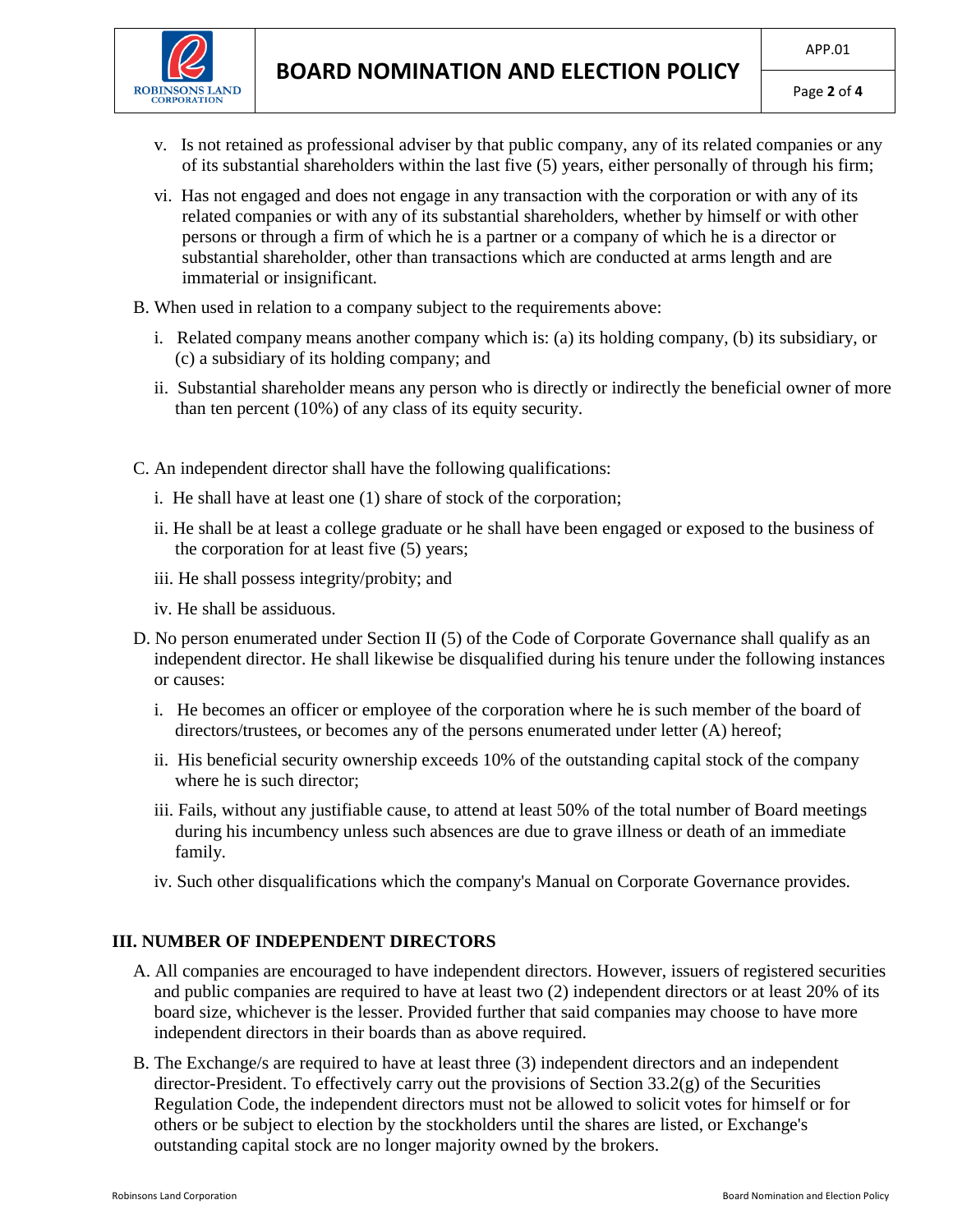

Page **3** of **4**

# **IV. NOMINATION AND ELECTION OF INDEPENDENT DIRECTOR/S**

The following rules shall be applicable to all covered companies:

- A. The Nomination Committee shall have at least three (3) members, one of whom is an independent director. It shall promulgate the guidelines or criteria to govern the conduct of the nomination. The same shall be properly disclosed in the company's information or proxy statement or such other reports required to be submitted to the Commission. The members of the Nomination Committee of the Exchange shall be cleared by the Commission.
- B. Nomination of independent director/s shall be conducted by the Committee prior to a stockholders' meeting. All recommendations shall be signed by the nominating stockholders together with the acceptance and conformity by the would-be nominees.
- C. It shall pre-screen the qualifications and prepare a final list of all candidates and put in place screening policies and parameters to enable it to effectively review the qualifications of the nominees for independent director/s.
- D. After the nomination, the Committee shall prepare a Final List of Candidates which shall contain all the information about all the nominees for independent directors, as required under Part IV(A) and (C) of Annex "C" of SRC Rule 12, which list, shall be made available to the Commission and to all stockholders through the filing and distribution of the Information Statement or Proxy Statement, in accordance with SRC Rule 17.1(b) or SRC Rule 20, respectively, or in such other reports the company is required to submit to the Commission. The name of the person or group of persons who recommended the nomination of the independent director shall be identified in such report including any relationship with the nominee.
- E. Only nominees whose names appear on the Final List of Candidates shall be eligible for election as Independent Director/s. No other nomination shall be entertained after the Final List of Candidates shall have been prepared. No further nomination shall be entertained or allowed on the floor during the actual annual stockholders'/memberships' meeting.
- F. Election of Independent Director/s
- i. Except as those required under this Circular and subject to pertinent existing laws, rules and regulations of the Commission, the conduct of the election of independent director/s shall be made in accordance with the standard election procedures of the company or its by-laws.
- ii. It shall be the responsibility of the Chairman of the Meeting to inform all stockholders in attendance of the mandatory requirement of electing independent director/s. He shall ensure that independent director/s are elected during the stockholders' meeting.
- iii. Specific slot/s for independent directors shall not be filled-up by unqualified nominees.
- iv. In case of failure of election for independent director/s, the Chairman of the Meeting shall call a separate election during the same meeting to fill up the vacancy.
- v. The covered companies shall amend its by-laws in accordance with the foregoing requirements as soon as practicable.